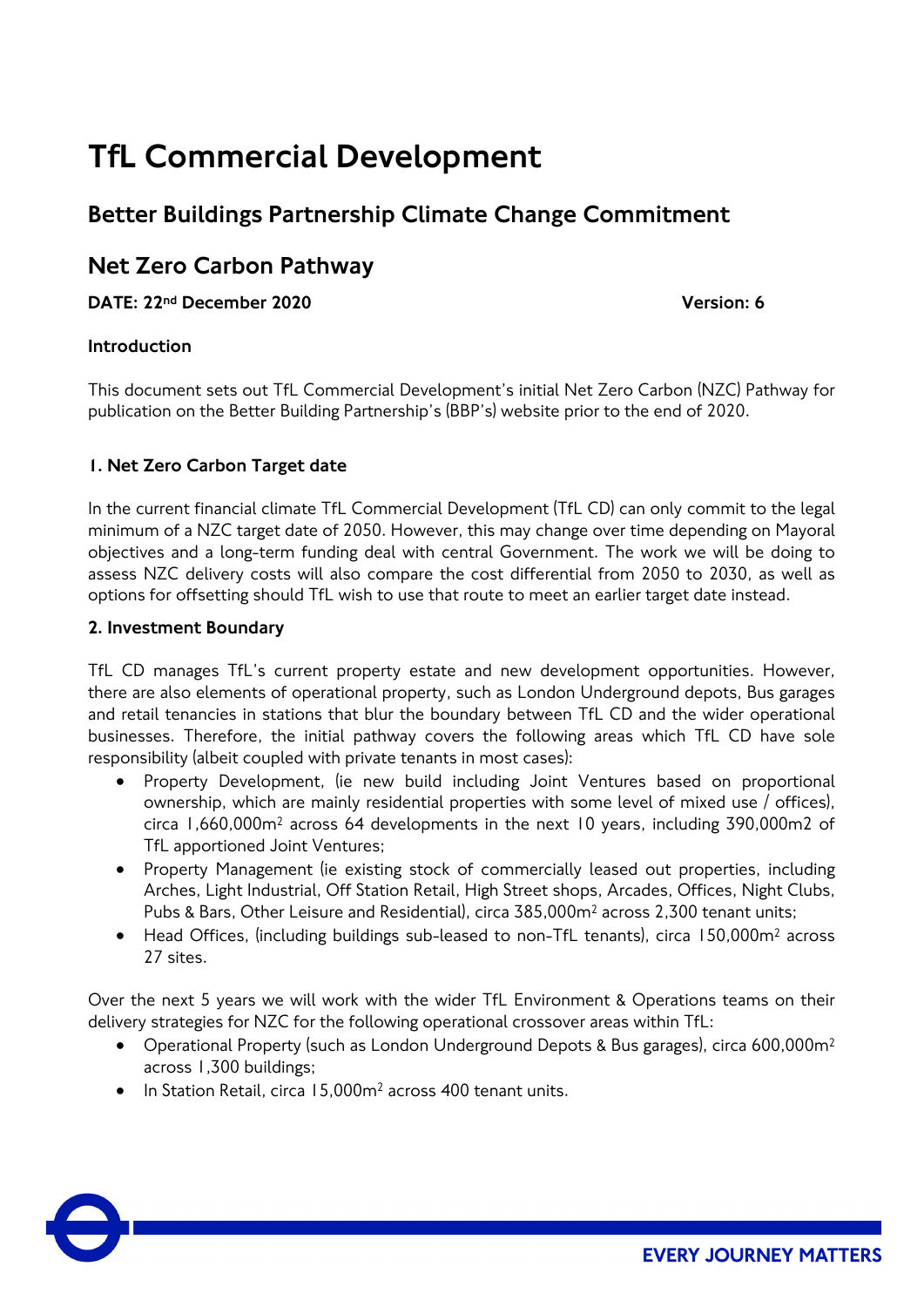#### 3. Carbon Emissions Boundaries

In line with Table 1 from the BBP's NZC Pathway Framework, we will aim to monitor, report and target NZC for the following carbon emissions within our investment boundary:

| Activities which generate GHG<br>emissions for real estate<br>investment (directly or<br>indirectly) | Activities controlled<br>and managed by TfL* | Activities controlled<br>and managed by<br>tenants | <b>TfL Head</b><br>Offices (including<br>sub-tenants) ·  |
|------------------------------------------------------------------------------------------------------|----------------------------------------------|----------------------------------------------------|----------------------------------------------------------|
| Energy to operate buildings<br>(electricity, fuels & heat<br>networks)                               | $\checkmark$                                 | ✓                                                  | $\checkmark$                                             |
| Water to operate buildings                                                                           | $\checkmark$                                 |                                                    | $\checkmark$                                             |
| Waste generated during<br>operation                                                                  | $\checkmark$                                 |                                                    | $\checkmark$                                             |
| Refrigerants (Fugitive<br>emissions)                                                                 | $\checkmark$                                 |                                                    | $\checkmark$                                             |
| Purchase of goods and<br>services (M&E & property<br>management services)**                          | $\checkmark$                                 |                                                    | ✓                                                        |
| Business travel (excluding that<br>associated with development<br>works)                             |                                              |                                                    | Covered by central<br><b>TfL Annual SHE</b><br>reporting |
| New development works                                                                                | $\checkmark$                                 | $\checkmark$                                       | $\checkmark$                                             |
| Refurbishment works                                                                                  | ✓                                            | ✓                                                  | ✓                                                        |
| Fit-out Works                                                                                        | ✓                                            |                                                    | ✓                                                        |
| End of life ***                                                                                      |                                              |                                                    |                                                          |

*\* All joint ventures will be covered on a proportional share of ownership basis.*

*\*\* This relates to services procured by TfL to service and maintain the space e.g. property management, service charge recoverable items and minor CapEx items e.g. minor replacements.* 

*\*\*\* End of life carbon has not been included within the scope of the BBP Climate Change Commitment due to lack of industry consensus on how it should be accounted for. As industry understanding improves and an agreed approach adopted, this position will be reviewed.*

*● Corporate emissions are not included within the scope as the focus of the BBP Climate Change Commitment is focused on Signatories' real estate investments. It is also likely these emissions are not significantly material. However, TfL has voluntarily elected to include them in our target scope.*

More BBP framework details on the required carbon emission scope are provided in Appendix 1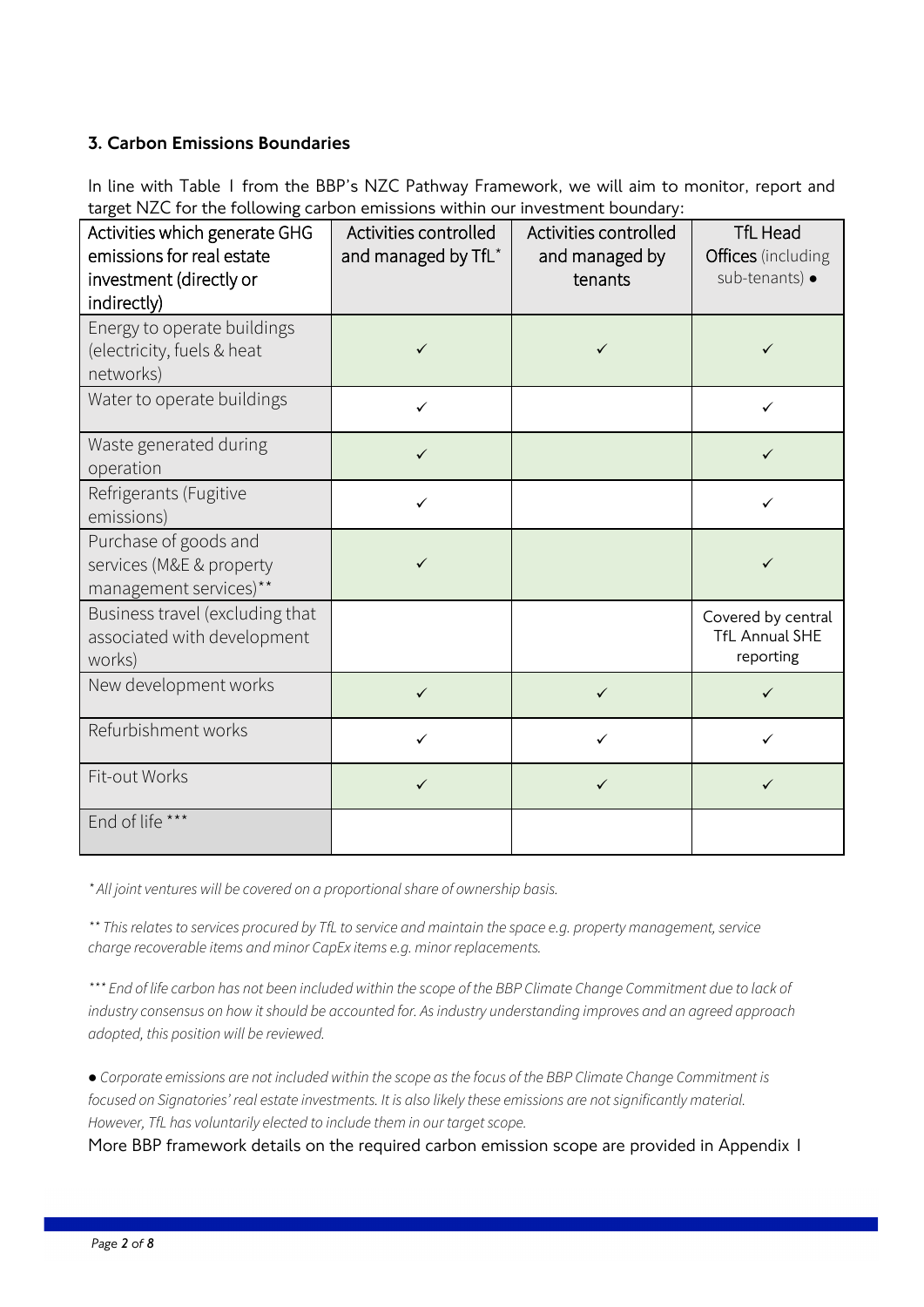An initial baseline model has been set up for Head Offices to attempt to understand both operational and embodied emissions and how they might be targeted to 2050 and compared to business as usual (BAU) performance:



From this, an assessment of potential offsetting costs has been made to compare the "do nothing" position of solely purchasing offsets (should they be available!) These initial cost assumptions suggest over £188m additional costs until 2060 compared to working towards NZC targets instead. This model now needs external support to verify assumptions and roll out to the whole of TfL CD to more fully understand our operational baseline and potential future embodied emissions (below is an initial combined operational & embodied target for Head Offices & Commercial office lettings):

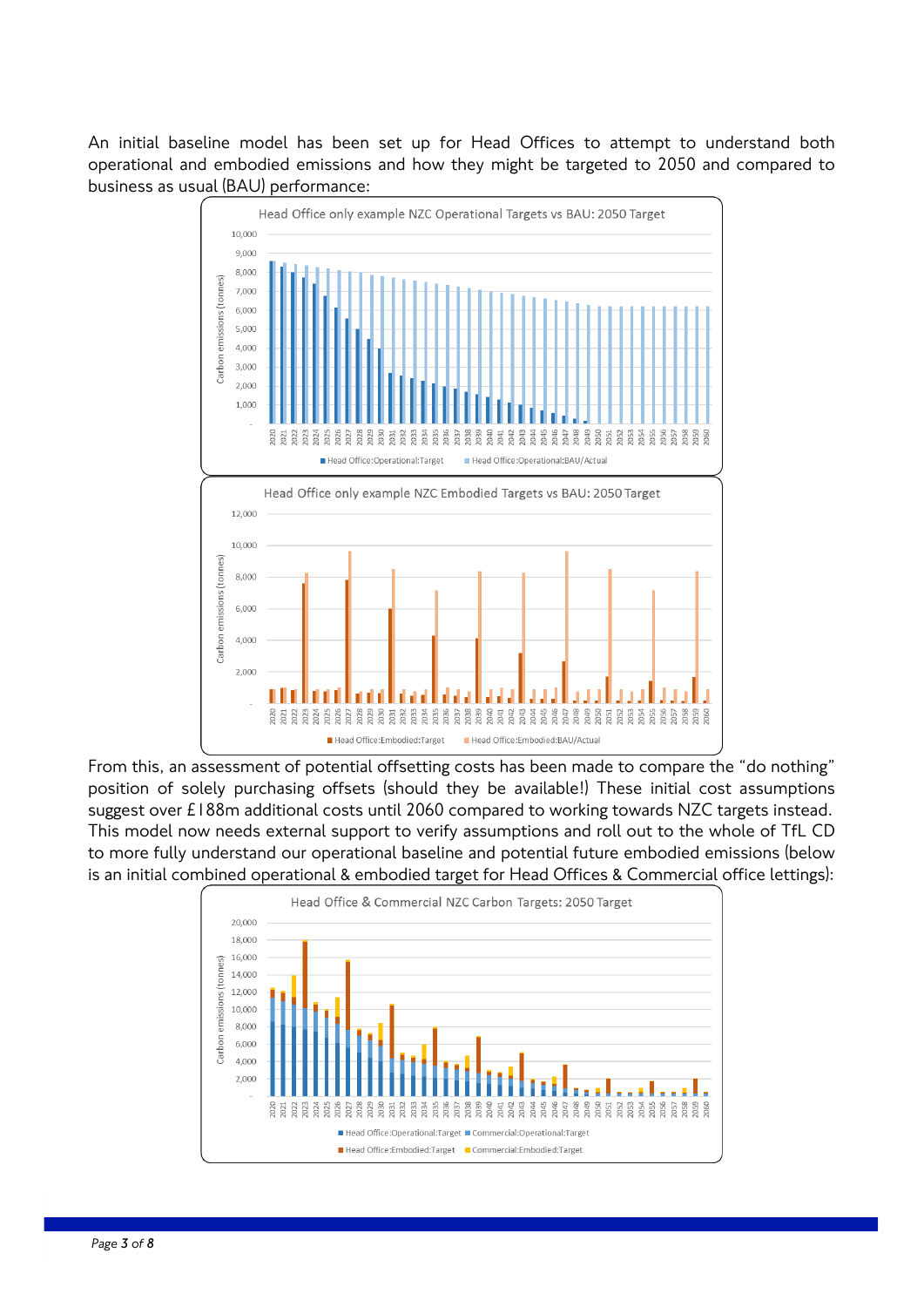#### 4. Delivery Strategy

In line with Table 2 from the BBP's NZC Pathway Framework (repeated in Appendix 2), the following provides our initial delivery strategy, which will be developed over the next 2 years, subject to a long-term funding agreement with central Government:

| <b>TOPIC</b>                                        | <b>OUTCOMES / AIMS</b>                                                                                                                                                                                                                                                                                  | DELIVERY / MANAGEMENT STRATEGY                                                                                                                                                                                                                                                                                                                                                                                                                                                                                                                                                                                                                                                                                                                                                                                                                                                            | <b>REPORTING</b><br><b>METRICS</b>                                                                                                                                                                                                       |
|-----------------------------------------------------|---------------------------------------------------------------------------------------------------------------------------------------------------------------------------------------------------------------------------------------------------------------------------------------------------------|-------------------------------------------------------------------------------------------------------------------------------------------------------------------------------------------------------------------------------------------------------------------------------------------------------------------------------------------------------------------------------------------------------------------------------------------------------------------------------------------------------------------------------------------------------------------------------------------------------------------------------------------------------------------------------------------------------------------------------------------------------------------------------------------------------------------------------------------------------------------------------------------|------------------------------------------------------------------------------------------------------------------------------------------------------------------------------------------------------------------------------------------|
| Operational<br>Carbon<br>(energy, water<br>& waste) | Reduce operational<br>carbon from 2020<br>baseline to net zero<br>levels in 2050 via removal<br>of gas heating, and<br>delivery of electricity<br>efficiencies of 55kWh/m <sup>2</sup><br>for commercial<br>properties (or DEC B40<br>ratings), and 35kWh/m <sup>2</sup><br>for residential properties. | Development work during 2021/22 will cover:<br>Finalising our current Sustainable Development<br>Framework (SDF) for our new developments;<br>Carrying out a baseline assessment of the circa<br>$\frac{1}{2}$<br>2,700 existing assets to estimate current<br>performance, and impact of Joint Ventures;<br>Developing a 'Tenant engagement & data<br>$\overline{\phantom{a}}$<br>collection strategy' to allow us to include their<br>performance in our reporting;<br>Developing a 'Measurement & monitoring<br>$\overline{\phantom{a}}$<br>strategy' to enable us to record all consumption,<br>verify the baseline estimate and report annually;<br>Developing an equivalent SDF for the<br>$\blacksquare$<br>management of our existing assets;<br>Developing energy, water, waste & carbon targets<br>(for both existing buildings and major<br>refurbishments/ new developments). | Electricity,<br>gas, oil, heat,<br>coolth - kWh;<br>Water - $m^3$ ;<br>Waste - kg;<br>Area - Gross<br>Internal Area<br>$m^2$ ;<br>Data Quality -<br>Estimate/<br>Actual;<br>kWh/m <sup>2</sup><br>targets;<br>tonnes $CO2e$<br>reported. |
| On-site<br>generation                               | Although options are<br>limited, on site<br>renewables are to be<br>maximised on new<br>developments and<br>options investigated for<br>retrofitted renewables on<br>existing assets.                                                                                                                   | Development work during 2021/22 will cover:<br>Reviewing potential solar PV studies already carried<br>out in the last 3 years;<br>Developing a workable strategy for the installation<br>$\overline{a}$<br>of renewables across the existing freehold estate;<br>Ensuring SDF includes reviews of early design<br>$\frac{1}{2}$<br>layouts & cladding material choices in new<br>developments to ensure opportunities for<br>embedded renewables are taken.                                                                                                                                                                                                                                                                                                                                                                                                                              | kWh<br>generated<br>renewable<br>energy<br>(electricity<br>and heat);<br>kW Peak<br>capacity<br>installed.                                                                                                                               |
| Renewables<br>Procurement                           | Procure a PPA to cover at<br>least 60% of all TfL<br>electrical demand by<br>2030 with "better than<br>REGO" renewable energy<br>tariffs for remaining<br>demand.                                                                                                                                       | Development work during 2021/22 will cover:<br>Supporting central TfL procurement team with<br>initial PPA roll out to ensure sufficient capacity is<br>procured for TfL CD sites;<br>Developing a strategy for encouraging renewable<br>$\overline{a}$<br>tariffs where tenants procure their own supplies,<br>either through TfL's own PPA or through green<br>leases requiring tenants to commit to their own<br>renewable energy procurement.                                                                                                                                                                                                                                                                                                                                                                                                                                         | $%$ of<br>electricity<br>consumption<br>supplied<br>from PPA<br>tariff;<br>$%$ of<br>electricity<br>consumption<br>supplied by<br>"better than<br>REGO" tariff;<br>% of total<br>tenant kWh<br>supplied by<br>renewable<br>tariffs.      |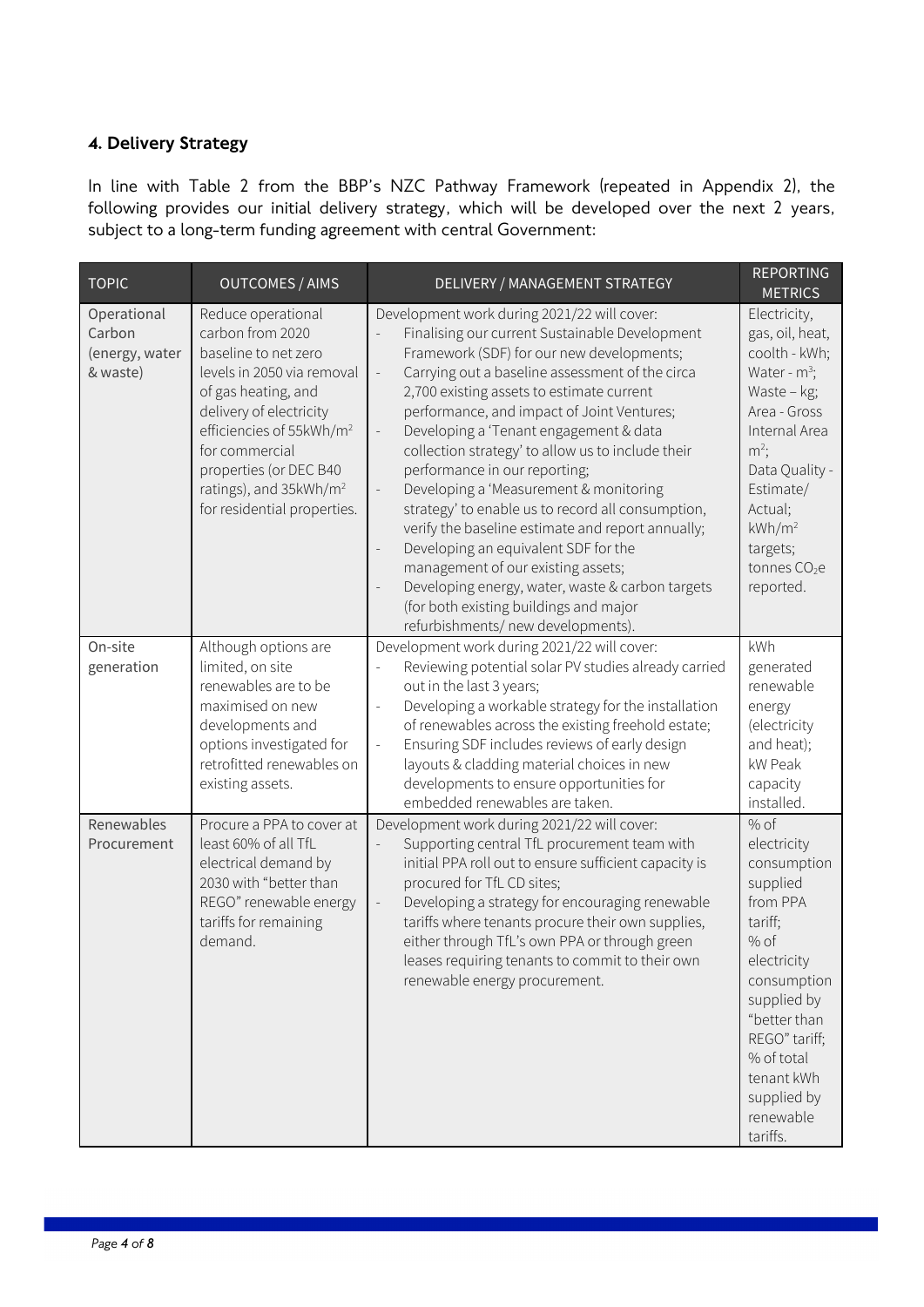| <b>TOPIC</b>                                                                                                                                                                                | <b>OUTCOMES / AIMS</b>                                                                                                                                                                                                                                                                                          | DELIVERY / MANAGEMENT STRATEGY                                                                                                                                                                                                                                                                                                                                                                                                                                                                                                                                                                                                                                                                                                                                                                                                                                                                                                                                                                                                                         | <b>REPORTING</b><br><b>METRICS</b>                                                                                                                                                                                    |
|---------------------------------------------------------------------------------------------------------------------------------------------------------------------------------------------|-----------------------------------------------------------------------------------------------------------------------------------------------------------------------------------------------------------------------------------------------------------------------------------------------------------------|--------------------------------------------------------------------------------------------------------------------------------------------------------------------------------------------------------------------------------------------------------------------------------------------------------------------------------------------------------------------------------------------------------------------------------------------------------------------------------------------------------------------------------------------------------------------------------------------------------------------------------------------------------------------------------------------------------------------------------------------------------------------------------------------------------------------------------------------------------------------------------------------------------------------------------------------------------------------------------------------------------------------------------------------------------|-----------------------------------------------------------------------------------------------------------------------------------------------------------------------------------------------------------------------|
| Embodied<br>carbon<br>associated<br>with capital<br>goods,<br>services, and<br>capital works<br>e.g.<br>management,<br>maintenance,<br>fit-outs,<br>refurbishment<br>and new<br>development | Improve understanding<br>of our embodied carbon<br>baseline from new<br>developments, through<br>refurbishments and<br>down to the products<br>purchased for the<br>Facilities Maintenance of<br>existing assets. Set<br>targets to improve and<br>work with contractors to<br>deliver against those<br>targets | Development work during 2021/22 will cover:<br>Ensuring SDF covers both embodied carbon targets<br>and reporting requirements, and projecting likely<br>embodied carbon emissions from the current<br>planned developments and Joint Ventures;<br>Assessing the baseline of FM & refurbishment<br>$\overline{\phantom{a}}$<br>embodied carbon throughout existing assets;<br>Developing a monitoring strategy and database for<br>$\bar{\phantom{a}}$<br>recording and reporting, using LETI guidance;<br>Embedding low embodied carbon requirements<br>$\blacksquare$<br>into Asset management and FM strategies;<br>Developing a strategy for recording and targeting<br>$\Box$<br>tenant fit out / refurbishment embodied carbon<br>impacts.                                                                                                                                                                                                                                                                                                        | kgCO <sub>2</sub> /m <sup>2</sup><br>targets;<br>tonnes CO <sub>2</sub> e<br>reported;<br>% of new<br>developments<br>reporting<br>embodied<br>carbon;<br>% of existing<br>assets<br>reporting<br>embodied<br>carbon. |
| Offsetting                                                                                                                                                                                  | Realistically offsetting<br>will be the only way to<br>ameliorate our future<br>embodied carbon<br>emissions, and may also<br>provide a route to<br>meeting an earlier NZC<br>target date                                                                                                                       | Development work during 2021/22 will cover:<br>Engaging with offsetting providers to understand<br>the most cost effective & carbon reducing approach<br>to verified offsetting;<br>Utilising an internal cost of carbon in all new build<br>$\blacksquare$<br>and refurbishment planning to ensure that best<br>value decisions are made to achieve NZC by 2050<br>Reviewing the estimated baseline for operational &<br>embodied carbon along with targets to 2050;<br>Developing a reporting tool that enables<br>$\qquad \qquad -$<br>performance against NZC reduction targets to be<br>assessed each year and projected at least 5 years in<br>to the future. This will identify any early offsetting<br>required to ensure we stay on our target pathway;<br>Gaining financial sign off to procure the reporting<br>$\blacksquare$<br>tool's projected offsetting requirements;<br>Investigating options for an internal transition fund<br>(to improve existing assets) linked to the internal<br>cost of carbon, in line with UKGBC guidance. | tonnes CO <sub>2</sub> e<br>of verified<br>offset<br>emissions<br>each year;<br>% of residual<br>carbon<br>emissions<br>offset                                                                                        |
| Third-party<br>verification;<br>industry<br>standards and<br>certification                                                                                                                  | Currently our head<br>offices are assessed by<br>the carbon trust<br>standard scheme, while<br>the whole of TfL CD is<br>starting down the GRESB<br>benchmarking journey.<br>We would look to work<br>with BBP partners to<br>ascertain the most cost<br>effective route to NZC<br>third party verification.    | Development work through to 2030 will cover:<br>Working with BBP partners to understand what<br>third-party assurance & verification is available to<br>audit performance against NZC targets;<br>Understanding what can be included in our current<br>$\Box$<br>SDF support contracts and what requires additional<br>external auditing.                                                                                                                                                                                                                                                                                                                                                                                                                                                                                                                                                                                                                                                                                                              | $%$ of CO <sub>2</sub> e<br>emissions<br>that have<br>been audited<br>by external<br>verification<br>schemes.                                                                                                         |

This document will be reviewed on an annual basis and updated to reflect the outputs from the detailed next phases of the work defined above.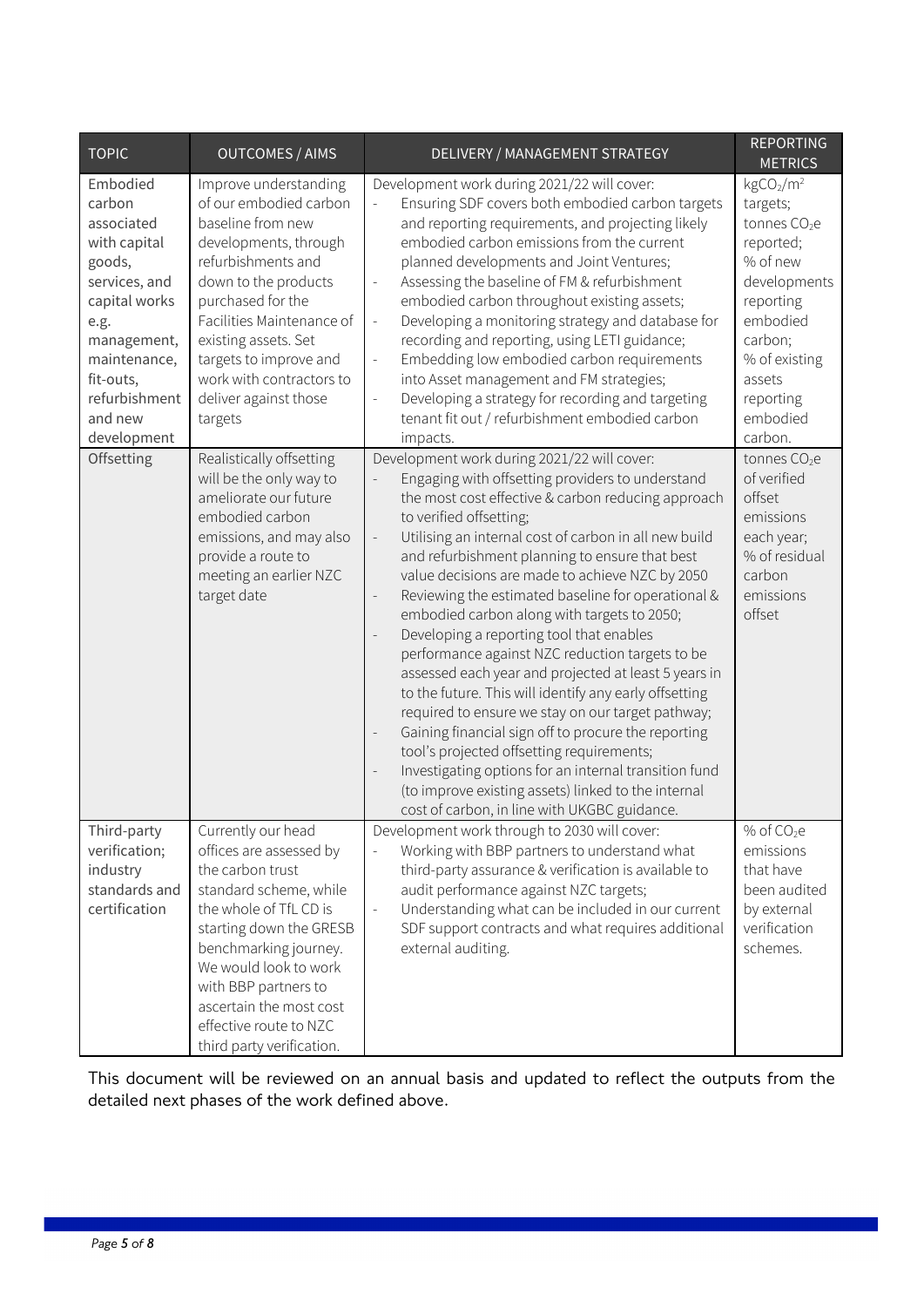| Category<br>Head office energy use<br>1&2<br>Corporate<br>Company<br>facilities<br>Company vehicles<br>Company<br>$\mathbf{1}$<br>Vehicles<br>3<br>Business travel (excluding<br>Business travel<br>commuting)<br>Purchased<br>Purchased Goods and<br>3<br>goods & services<br>services<br>3<br>Operational waste<br>Waste generated<br>generated<br>in operations<br>3<br>Operational water use<br>Purchased<br>goods & services<br>3<br>Employee<br>Employee commuting<br>commuting<br>Landlord purchased<br>Direct Real Estate<br>Purchased<br>1, 2 & 3<br>electricity, heat<br>Holdings (including JVs<br>energy (electricity & fuels)<br>with management<br>and steam<br>control)<br>3<br>Tenant purchased energy<br>Downstream<br>(electricity & fuels)<br>leased assets<br>Landlord refrigerants<br>Purchased<br>$\mathbf 1$<br>goods and<br>services<br>3<br>Tenant refrigerants<br>Tenant Scope 3<br>Purchased<br>Landlord purchased water<br>3<br>goods & services<br>$\mathfrak{Z}$<br>Tenant Scope 3<br>Tenant purchased water<br>Landlord managed<br>Waste generated<br>3<br>in operations<br>operational waste<br>Tenant managed<br>Tenant Scope 3<br>3<br>operational waste<br>3<br>Tenant Scope 3<br>Tenant transport<br>emissions<br>3<br>Tenant Scope 3<br>Tenant supply chain<br>emissions<br>3<br>Landlord purchased<br>Purchased<br>capital goods & services<br>goods and<br>(M&E & property<br>services<br>management services)**<br>Landlord purchased<br>3<br>✓<br>Investments (Indirect<br>Investments<br>Energy (electricity & fuels)<br>Real Estate Holdings,<br>(proportional to<br>e.g., where investments<br>the investment)<br>are managed by a third<br>Tenant purchased energy<br>Investments<br>3<br>party such as JVs with<br>(electricity & fuels)<br>(proportional to<br>no management<br>the investment)<br>control or investments<br>Landlord refrigerants<br>Investments<br>3<br>in other real estate<br>(proportional to<br>investment vehicles)*<br>the investment) | <b>Business Area</b> | Sub-Area | <b>GHG Protocol</b> | <b>Emissions</b> | <b>Commitment</b> |
|---------------------------------------------------------------------------------------------------------------------------------------------------------------------------------------------------------------------------------------------------------------------------------------------------------------------------------------------------------------------------------------------------------------------------------------------------------------------------------------------------------------------------------------------------------------------------------------------------------------------------------------------------------------------------------------------------------------------------------------------------------------------------------------------------------------------------------------------------------------------------------------------------------------------------------------------------------------------------------------------------------------------------------------------------------------------------------------------------------------------------------------------------------------------------------------------------------------------------------------------------------------------------------------------------------------------------------------------------------------------------------------------------------------------------------------------------------------------------------------------------------------------------------------------------------------------------------------------------------------------------------------------------------------------------------------------------------------------------------------------------------------------------------------------------------------------------------------------------------------------------------------------------------------------------------------------------------------------------------------------------------------|----------------------|----------|---------------------|------------------|-------------------|
|                                                                                                                                                                                                                                                                                                                                                                                                                                                                                                                                                                                                                                                                                                                                                                                                                                                                                                                                                                                                                                                                                                                                                                                                                                                                                                                                                                                                                                                                                                                                                                                                                                                                                                                                                                                                                                                                                                                                                                                                               |                      |          | <b>Reporting</b>    | <b>Scope</b>     | <b>Inclusion</b>  |
|                                                                                                                                                                                                                                                                                                                                                                                                                                                                                                                                                                                                                                                                                                                                                                                                                                                                                                                                                                                                                                                                                                                                                                                                                                                                                                                                                                                                                                                                                                                                                                                                                                                                                                                                                                                                                                                                                                                                                                                                               |                      |          |                     |                  |                   |
|                                                                                                                                                                                                                                                                                                                                                                                                                                                                                                                                                                                                                                                                                                                                                                                                                                                                                                                                                                                                                                                                                                                                                                                                                                                                                                                                                                                                                                                                                                                                                                                                                                                                                                                                                                                                                                                                                                                                                                                                               |                      |          |                     |                  |                   |
|                                                                                                                                                                                                                                                                                                                                                                                                                                                                                                                                                                                                                                                                                                                                                                                                                                                                                                                                                                                                                                                                                                                                                                                                                                                                                                                                                                                                                                                                                                                                                                                                                                                                                                                                                                                                                                                                                                                                                                                                               |                      |          |                     |                  |                   |
|                                                                                                                                                                                                                                                                                                                                                                                                                                                                                                                                                                                                                                                                                                                                                                                                                                                                                                                                                                                                                                                                                                                                                                                                                                                                                                                                                                                                                                                                                                                                                                                                                                                                                                                                                                                                                                                                                                                                                                                                               |                      |          |                     |                  |                   |
|                                                                                                                                                                                                                                                                                                                                                                                                                                                                                                                                                                                                                                                                                                                                                                                                                                                                                                                                                                                                                                                                                                                                                                                                                                                                                                                                                                                                                                                                                                                                                                                                                                                                                                                                                                                                                                                                                                                                                                                                               |                      |          |                     |                  |                   |
|                                                                                                                                                                                                                                                                                                                                                                                                                                                                                                                                                                                                                                                                                                                                                                                                                                                                                                                                                                                                                                                                                                                                                                                                                                                                                                                                                                                                                                                                                                                                                                                                                                                                                                                                                                                                                                                                                                                                                                                                               |                      |          |                     |                  |                   |
|                                                                                                                                                                                                                                                                                                                                                                                                                                                                                                                                                                                                                                                                                                                                                                                                                                                                                                                                                                                                                                                                                                                                                                                                                                                                                                                                                                                                                                                                                                                                                                                                                                                                                                                                                                                                                                                                                                                                                                                                               |                      |          |                     |                  |                   |
|                                                                                                                                                                                                                                                                                                                                                                                                                                                                                                                                                                                                                                                                                                                                                                                                                                                                                                                                                                                                                                                                                                                                                                                                                                                                                                                                                                                                                                                                                                                                                                                                                                                                                                                                                                                                                                                                                                                                                                                                               |                      |          |                     |                  |                   |
|                                                                                                                                                                                                                                                                                                                                                                                                                                                                                                                                                                                                                                                                                                                                                                                                                                                                                                                                                                                                                                                                                                                                                                                                                                                                                                                                                                                                                                                                                                                                                                                                                                                                                                                                                                                                                                                                                                                                                                                                               |                      |          |                     |                  |                   |
|                                                                                                                                                                                                                                                                                                                                                                                                                                                                                                                                                                                                                                                                                                                                                                                                                                                                                                                                                                                                                                                                                                                                                                                                                                                                                                                                                                                                                                                                                                                                                                                                                                                                                                                                                                                                                                                                                                                                                                                                               |                      |          |                     |                  |                   |
|                                                                                                                                                                                                                                                                                                                                                                                                                                                                                                                                                                                                                                                                                                                                                                                                                                                                                                                                                                                                                                                                                                                                                                                                                                                                                                                                                                                                                                                                                                                                                                                                                                                                                                                                                                                                                                                                                                                                                                                                               |                      |          |                     |                  |                   |
|                                                                                                                                                                                                                                                                                                                                                                                                                                                                                                                                                                                                                                                                                                                                                                                                                                                                                                                                                                                                                                                                                                                                                                                                                                                                                                                                                                                                                                                                                                                                                                                                                                                                                                                                                                                                                                                                                                                                                                                                               |                      |          |                     |                  |                   |
|                                                                                                                                                                                                                                                                                                                                                                                                                                                                                                                                                                                                                                                                                                                                                                                                                                                                                                                                                                                                                                                                                                                                                                                                                                                                                                                                                                                                                                                                                                                                                                                                                                                                                                                                                                                                                                                                                                                                                                                                               |                      |          |                     |                  |                   |
|                                                                                                                                                                                                                                                                                                                                                                                                                                                                                                                                                                                                                                                                                                                                                                                                                                                                                                                                                                                                                                                                                                                                                                                                                                                                                                                                                                                                                                                                                                                                                                                                                                                                                                                                                                                                                                                                                                                                                                                                               |                      |          |                     |                  |                   |
|                                                                                                                                                                                                                                                                                                                                                                                                                                                                                                                                                                                                                                                                                                                                                                                                                                                                                                                                                                                                                                                                                                                                                                                                                                                                                                                                                                                                                                                                                                                                                                                                                                                                                                                                                                                                                                                                                                                                                                                                               |                      |          |                     |                  |                   |
|                                                                                                                                                                                                                                                                                                                                                                                                                                                                                                                                                                                                                                                                                                                                                                                                                                                                                                                                                                                                                                                                                                                                                                                                                                                                                                                                                                                                                                                                                                                                                                                                                                                                                                                                                                                                                                                                                                                                                                                                               |                      |          |                     |                  |                   |
|                                                                                                                                                                                                                                                                                                                                                                                                                                                                                                                                                                                                                                                                                                                                                                                                                                                                                                                                                                                                                                                                                                                                                                                                                                                                                                                                                                                                                                                                                                                                                                                                                                                                                                                                                                                                                                                                                                                                                                                                               |                      |          |                     |                  |                   |
|                                                                                                                                                                                                                                                                                                                                                                                                                                                                                                                                                                                                                                                                                                                                                                                                                                                                                                                                                                                                                                                                                                                                                                                                                                                                                                                                                                                                                                                                                                                                                                                                                                                                                                                                                                                                                                                                                                                                                                                                               |                      |          |                     |                  |                   |
|                                                                                                                                                                                                                                                                                                                                                                                                                                                                                                                                                                                                                                                                                                                                                                                                                                                                                                                                                                                                                                                                                                                                                                                                                                                                                                                                                                                                                                                                                                                                                                                                                                                                                                                                                                                                                                                                                                                                                                                                               |                      |          |                     |                  |                   |
|                                                                                                                                                                                                                                                                                                                                                                                                                                                                                                                                                                                                                                                                                                                                                                                                                                                                                                                                                                                                                                                                                                                                                                                                                                                                                                                                                                                                                                                                                                                                                                                                                                                                                                                                                                                                                                                                                                                                                                                                               |                      |          |                     |                  |                   |
|                                                                                                                                                                                                                                                                                                                                                                                                                                                                                                                                                                                                                                                                                                                                                                                                                                                                                                                                                                                                                                                                                                                                                                                                                                                                                                                                                                                                                                                                                                                                                                                                                                                                                                                                                                                                                                                                                                                                                                                                               |                      |          |                     |                  |                   |
|                                                                                                                                                                                                                                                                                                                                                                                                                                                                                                                                                                                                                                                                                                                                                                                                                                                                                                                                                                                                                                                                                                                                                                                                                                                                                                                                                                                                                                                                                                                                                                                                                                                                                                                                                                                                                                                                                                                                                                                                               |                      |          |                     |                  |                   |
|                                                                                                                                                                                                                                                                                                                                                                                                                                                                                                                                                                                                                                                                                                                                                                                                                                                                                                                                                                                                                                                                                                                                                                                                                                                                                                                                                                                                                                                                                                                                                                                                                                                                                                                                                                                                                                                                                                                                                                                                               |                      |          |                     |                  |                   |
|                                                                                                                                                                                                                                                                                                                                                                                                                                                                                                                                                                                                                                                                                                                                                                                                                                                                                                                                                                                                                                                                                                                                                                                                                                                                                                                                                                                                                                                                                                                                                                                                                                                                                                                                                                                                                                                                                                                                                                                                               |                      |          |                     |                  |                   |
|                                                                                                                                                                                                                                                                                                                                                                                                                                                                                                                                                                                                                                                                                                                                                                                                                                                                                                                                                                                                                                                                                                                                                                                                                                                                                                                                                                                                                                                                                                                                                                                                                                                                                                                                                                                                                                                                                                                                                                                                               |                      |          |                     |                  |                   |
|                                                                                                                                                                                                                                                                                                                                                                                                                                                                                                                                                                                                                                                                                                                                                                                                                                                                                                                                                                                                                                                                                                                                                                                                                                                                                                                                                                                                                                                                                                                                                                                                                                                                                                                                                                                                                                                                                                                                                                                                               |                      |          |                     |                  |                   |
|                                                                                                                                                                                                                                                                                                                                                                                                                                                                                                                                                                                                                                                                                                                                                                                                                                                                                                                                                                                                                                                                                                                                                                                                                                                                                                                                                                                                                                                                                                                                                                                                                                                                                                                                                                                                                                                                                                                                                                                                               |                      |          |                     |                  |                   |
|                                                                                                                                                                                                                                                                                                                                                                                                                                                                                                                                                                                                                                                                                                                                                                                                                                                                                                                                                                                                                                                                                                                                                                                                                                                                                                                                                                                                                                                                                                                                                                                                                                                                                                                                                                                                                                                                                                                                                                                                               |                      |          |                     |                  |                   |
|                                                                                                                                                                                                                                                                                                                                                                                                                                                                                                                                                                                                                                                                                                                                                                                                                                                                                                                                                                                                                                                                                                                                                                                                                                                                                                                                                                                                                                                                                                                                                                                                                                                                                                                                                                                                                                                                                                                                                                                                               |                      |          |                     |                  |                   |
|                                                                                                                                                                                                                                                                                                                                                                                                                                                                                                                                                                                                                                                                                                                                                                                                                                                                                                                                                                                                                                                                                                                                                                                                                                                                                                                                                                                                                                                                                                                                                                                                                                                                                                                                                                                                                                                                                                                                                                                                               |                      |          |                     |                  |                   |
|                                                                                                                                                                                                                                                                                                                                                                                                                                                                                                                                                                                                                                                                                                                                                                                                                                                                                                                                                                                                                                                                                                                                                                                                                                                                                                                                                                                                                                                                                                                                                                                                                                                                                                                                                                                                                                                                                                                                                                                                               |                      |          |                     |                  |                   |
|                                                                                                                                                                                                                                                                                                                                                                                                                                                                                                                                                                                                                                                                                                                                                                                                                                                                                                                                                                                                                                                                                                                                                                                                                                                                                                                                                                                                                                                                                                                                                                                                                                                                                                                                                                                                                                                                                                                                                                                                               |                      |          |                     |                  |                   |
|                                                                                                                                                                                                                                                                                                                                                                                                                                                                                                                                                                                                                                                                                                                                                                                                                                                                                                                                                                                                                                                                                                                                                                                                                                                                                                                                                                                                                                                                                                                                                                                                                                                                                                                                                                                                                                                                                                                                                                                                               |                      |          |                     |                  |                   |
|                                                                                                                                                                                                                                                                                                                                                                                                                                                                                                                                                                                                                                                                                                                                                                                                                                                                                                                                                                                                                                                                                                                                                                                                                                                                                                                                                                                                                                                                                                                                                                                                                                                                                                                                                                                                                                                                                                                                                                                                               |                      |          |                     |                  |                   |
|                                                                                                                                                                                                                                                                                                                                                                                                                                                                                                                                                                                                                                                                                                                                                                                                                                                                                                                                                                                                                                                                                                                                                                                                                                                                                                                                                                                                                                                                                                                                                                                                                                                                                                                                                                                                                                                                                                                                                                                                               |                      |          |                     |                  |                   |
|                                                                                                                                                                                                                                                                                                                                                                                                                                                                                                                                                                                                                                                                                                                                                                                                                                                                                                                                                                                                                                                                                                                                                                                                                                                                                                                                                                                                                                                                                                                                                                                                                                                                                                                                                                                                                                                                                                                                                                                                               |                      |          |                     |                  |                   |
|                                                                                                                                                                                                                                                                                                                                                                                                                                                                                                                                                                                                                                                                                                                                                                                                                                                                                                                                                                                                                                                                                                                                                                                                                                                                                                                                                                                                                                                                                                                                                                                                                                                                                                                                                                                                                                                                                                                                                                                                               |                      |          |                     |                  |                   |
|                                                                                                                                                                                                                                                                                                                                                                                                                                                                                                                                                                                                                                                                                                                                                                                                                                                                                                                                                                                                                                                                                                                                                                                                                                                                                                                                                                                                                                                                                                                                                                                                                                                                                                                                                                                                                                                                                                                                                                                                               |                      |          |                     |                  |                   |
|                                                                                                                                                                                                                                                                                                                                                                                                                                                                                                                                                                                                                                                                                                                                                                                                                                                                                                                                                                                                                                                                                                                                                                                                                                                                                                                                                                                                                                                                                                                                                                                                                                                                                                                                                                                                                                                                                                                                                                                                               |                      |          |                     |                  |                   |
|                                                                                                                                                                                                                                                                                                                                                                                                                                                                                                                                                                                                                                                                                                                                                                                                                                                                                                                                                                                                                                                                                                                                                                                                                                                                                                                                                                                                                                                                                                                                                                                                                                                                                                                                                                                                                                                                                                                                                                                                               |                      |          |                     |                  |                   |
|                                                                                                                                                                                                                                                                                                                                                                                                                                                                                                                                                                                                                                                                                                                                                                                                                                                                                                                                                                                                                                                                                                                                                                                                                                                                                                                                                                                                                                                                                                                                                                                                                                                                                                                                                                                                                                                                                                                                                                                                               |                      |          |                     |                  |                   |
|                                                                                                                                                                                                                                                                                                                                                                                                                                                                                                                                                                                                                                                                                                                                                                                                                                                                                                                                                                                                                                                                                                                                                                                                                                                                                                                                                                                                                                                                                                                                                                                                                                                                                                                                                                                                                                                                                                                                                                                                               |                      |          |                     |                  |                   |
|                                                                                                                                                                                                                                                                                                                                                                                                                                                                                                                                                                                                                                                                                                                                                                                                                                                                                                                                                                                                                                                                                                                                                                                                                                                                                                                                                                                                                                                                                                                                                                                                                                                                                                                                                                                                                                                                                                                                                                                                               |                      |          |                     |                  |                   |
|                                                                                                                                                                                                                                                                                                                                                                                                                                                                                                                                                                                                                                                                                                                                                                                                                                                                                                                                                                                                                                                                                                                                                                                                                                                                                                                                                                                                                                                                                                                                                                                                                                                                                                                                                                                                                                                                                                                                                                                                               |                      |          |                     |                  |                   |

## Appendix 1 – BBP commitment carbon boundary scope details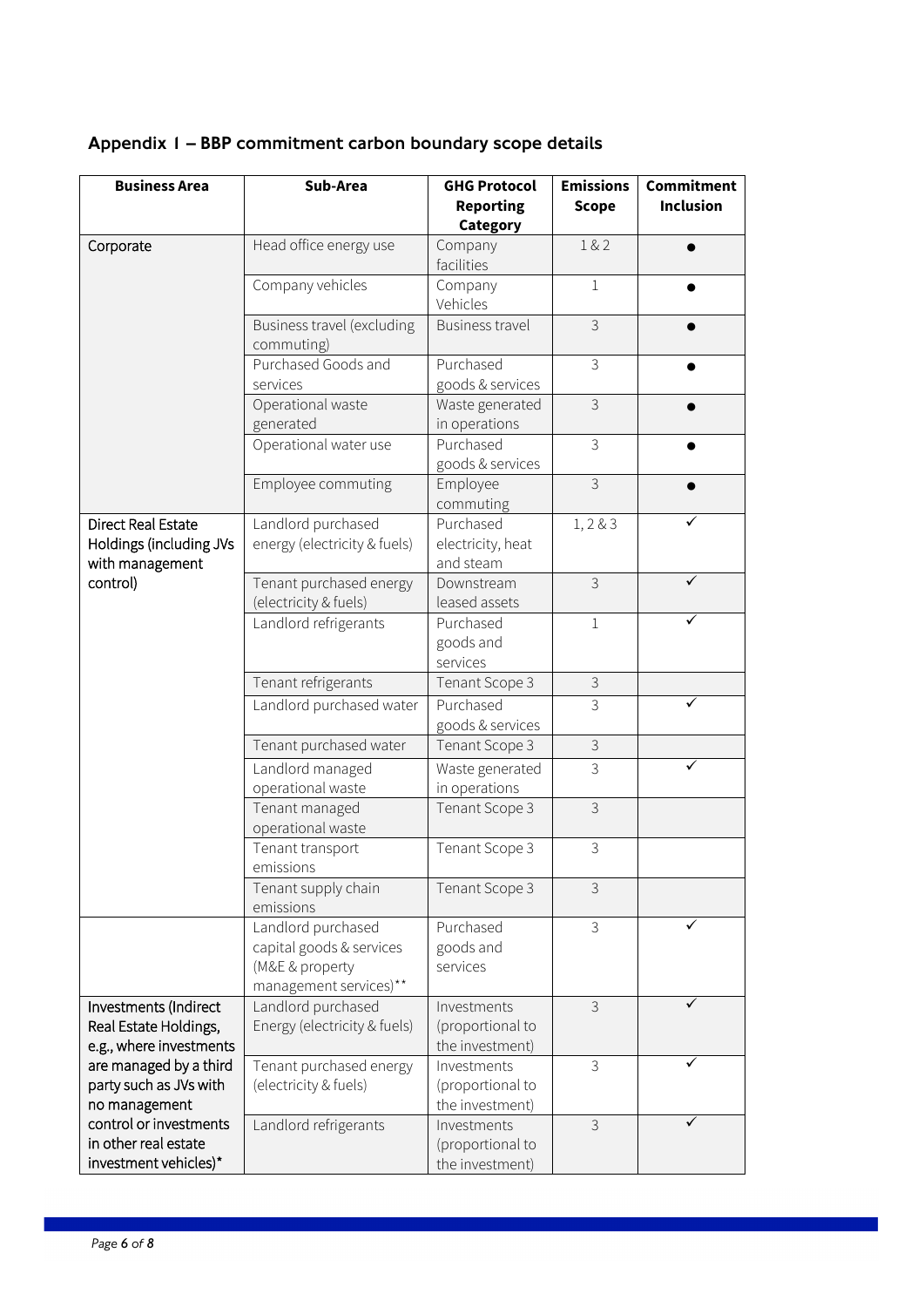|             | Tenant refrigerants                                                                         | Tenant Scope 3                                     | 3              |     |
|-------------|---------------------------------------------------------------------------------------------|----------------------------------------------------|----------------|-----|
|             | Landlord purchased water                                                                    | Investments<br>(proportional to<br>the investment) | $\overline{3}$ | ✓   |
|             | Tenant purchased water                                                                      | Tenant Scope 3                                     | $\mathfrak{Z}$ |     |
|             | Landlord managed<br>operational waste                                                       | Investments<br>(proportional to<br>the investment) | $\mathcal{S}$  |     |
|             | Tenant managed<br>operational waste                                                         | Tenant Scope 3                                     | 3              |     |
|             | Visitors transport<br>emissions                                                             | Tenant Scope 3                                     | $\mathcal{S}$  |     |
|             | Tenant supply chain<br>emissions                                                            | Tenant Scope 3                                     | 3              |     |
|             | Landlord purchased<br>capital goods & services<br>(M&E & property<br>management services)** | Purchased<br>goods and<br>services                 | $\mathcal{S}$  |     |
| Development | New development<br>(including those where<br>funding is being provided)                     | Purchased<br>Goods & Services                      | $\mathfrak{Z}$ |     |
|             | Refurbishments                                                                              | Purchased<br>Goods & Services                      | 3              |     |
|             | Fit-out (landlord<br>controlled)                                                            | Purchased<br>Goods & Services                      | 3              |     |
|             | Fit-out (tenant controlled)                                                                 | Tenant Scope 3                                     | 3              |     |
|             | End of life                                                                                 | End of life<br>treatment of<br>sold products       | 3              | *** |

● *Corporate emissions are not included within the scope as the focus of the BBP Climate Change Commitment is on Signatories real estate investments. It is also likley these emissions are not significantly material. However, some Signatories may voluntarily elect to include them in their target scope.* 

*\* For indirect investments it is recommended that carbon emissions should be attributed as a % ownership of the investment.*

*\*\* This relates to services procured by the landlord to service and maintain the space e.g. property management, service charge recoverable items and minor CapEx items e.g. minor replacements.*

*\*\*\* End of life carbon has not been included within the scope of the BBP Climate Change Commitment due to lack of industry consensus on how it should be accounted for. As industry understanding improves and an agreed approach adopted, this position will be reviewed.*